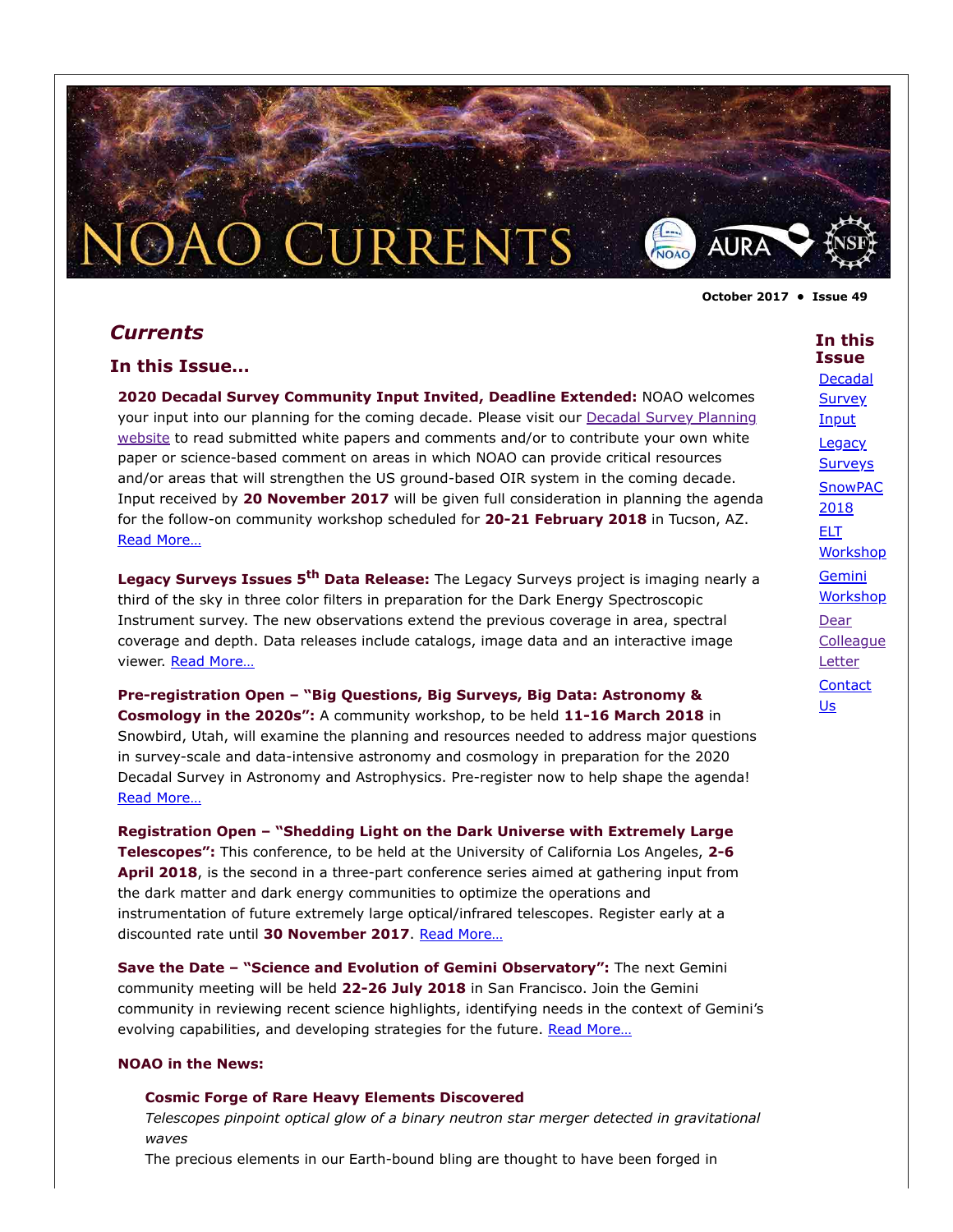ancient fiery cataclysms, when pairs of neutron stars spiraled together and merged into black holes. The Blanco, SOAR, and SMARTS 1.3m telescopes at CTIO recently pinpointed and studied the light from such a merger. The first optical counterpart to a gravitational wave detection, the discovery confirms that merging neutron star binaries are indeed major cosmic production sites of rare heavy elements.



[View the Trailer Vide](https://youtu.be/U1jzB0LgdKA)[o and read more in the NOAO](https://www.noao.edu/news/2017/pr1705.php) Press Release.

## **2020 Decadal Survey Community Input Invited, Deadline Extended**

<span id="page-1-0"></span>§

In preparation for the 2020 Decadal Survey of Astronomy and Astrophysics, NOAO invites community input regarding scientific opportunities for the coming decade in areas in which NOAO can play a role in providing critical resources and/or areas that offer opportunities to strengthen the US ground-based OIR system.

Please visit our **[Decadal Survey Planning website](https://www.noao.edu/2020Decadal/)** to

- Read submitted white papers
- Upload your white paper
- Join an ongoing discussion of proposed topics, or
- Initiate a topic of your own.

Current open topics include:

- Future of the Blanco and DECam after the DES survey
- Future of the KPNO Mayall after the DESI survey
- Role of KPNO facilities in the LSST era
- Precision cosmology with gravitational wave standard sirens
- Wide-field, highly-multiplexed spectroscopy in the LSST era
- Value of US national participation in Giant Segmented Mirror Telescopes
- Maximizing science from large datasets
- Maximizing information extraction from astronomical spectra
- Modern computational techniques for everyone

Input received by **20 November 2017** will be given full consideration in planning the agenda for the follow-on community workshop scheduled for **20-21 February 2018** in Tucson, where we will work toward an integrated development program that NOAO will present to the Decadal Survey committee.

An [updated "Dear Colleague" letter](#page-4-1) describes the request for input in greater detail as well as our planning process.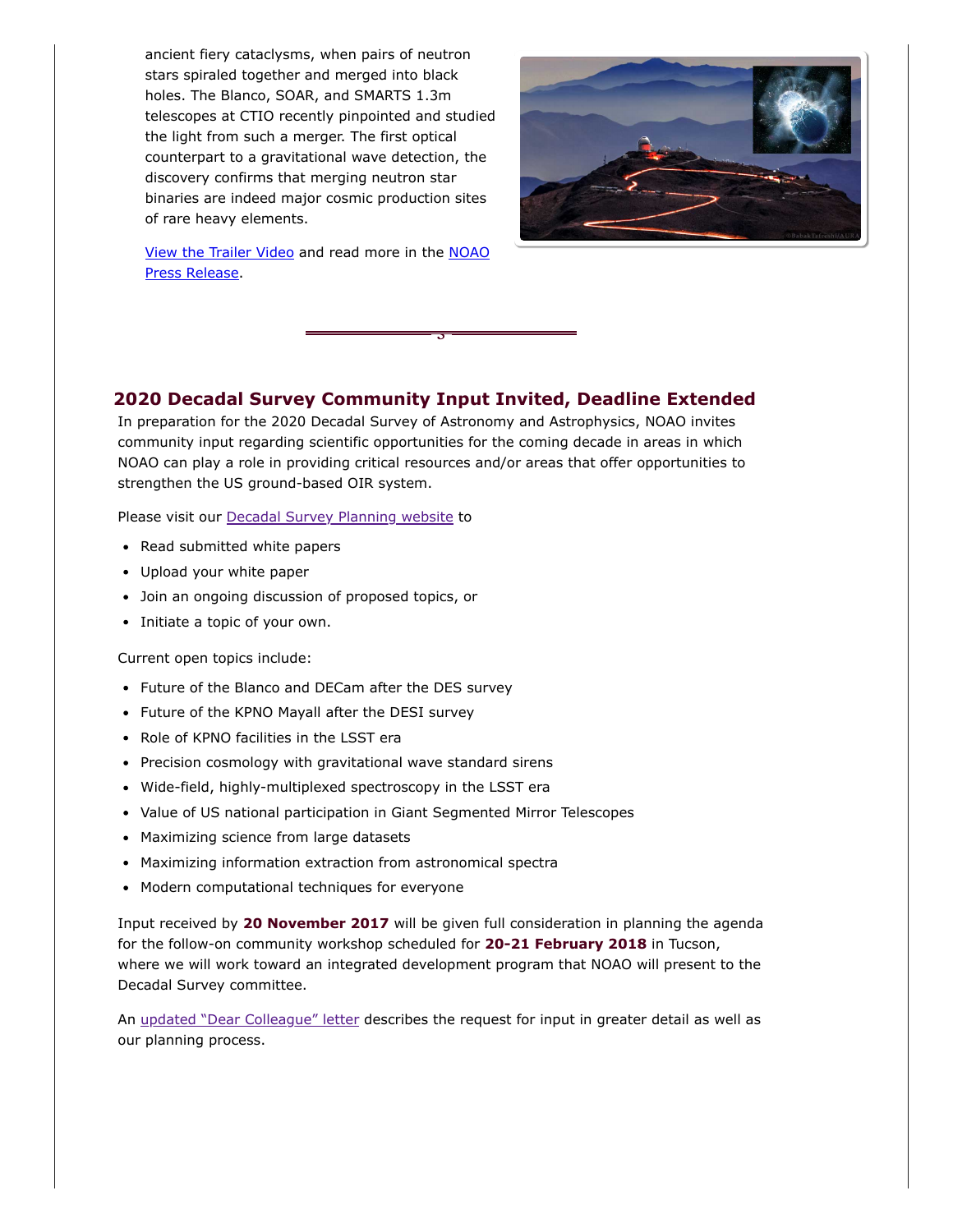

<span id="page-2-0"></span>§

### **Fifth Data Release for the Legacy Surveys**

*Stephanie Juneau and Arjun Dey (NOAO)*

The Fifth Data Release (DR5) of the Legacy Surveys (LS) is now publicly available. As described in the [August 2017 issue of Currents](https://www.noao.edu/currents/201708.html#legacy), the LS will eventually image nearly one third of the entire sky in preparation for the Dark Energy Spectroscopic Instrument (DESI) survey. This release includes all g-, r- and z-band DECam data and new co-added WISE data within the equatorial portion (lying between declinations of -20 deg and +30 deg) of the DECaLS footprint (Figure 1). The new observations extend the previous coverage in area, spectral coverage and depth. In combination with the previous release (DR4), the Legacy Survey coverage now covers most of the high-Galactic-latitude extragalactic sky visible from the northern hemisphere, and includes over 863 million stars and galaxies.

The LS DR5 and DR4 releases include catalogs, image data and an *interactive image viewer* that enables exploration of the survey. DR5 also includes a picture gallery of galaxy groups (Figure 2), selected to include galaxies with angular diameters larger than 24 arcseconds with neighbors within a 2.5 arcminute distance. These beautiful images illustrate the variety of galaxy shapes and colors with sometimes extreme distortions caused by merging or interacting galaxies.

As with previous data releases, data products are available to the astronomical community and the public via the *LS* team website, the NOAO Science Archive and FTP server, and [through the NOAO Data Lab.](http://datalab.noao.edu/decals/ls.php) The Data Lab hosts databases to query DR4 & DR5 tables among a few various data access methods, and a full [list of acknowledgements](http://datalab.noao.edu/decals/acknowledgments.php)</u> We encourage user feedback on the data products and welcome everyone to make use of the data. Happy discoveries!



Figure 1. Sky coverage of the equatorial DECaLS footprint (DR5 in red, replacing DR3 in pink) and northern MzLS+BASS footprint DR4 (orange). There is some overlap around declinations of 30 to 34 degrees.



Figure 2. Some of the images from the DR5 picture gallery of galaxy groups. The [online gallery](http://portal.nersc.gov/project/cosmo/data/legacysurvey/dr5/gallery/) links to the location of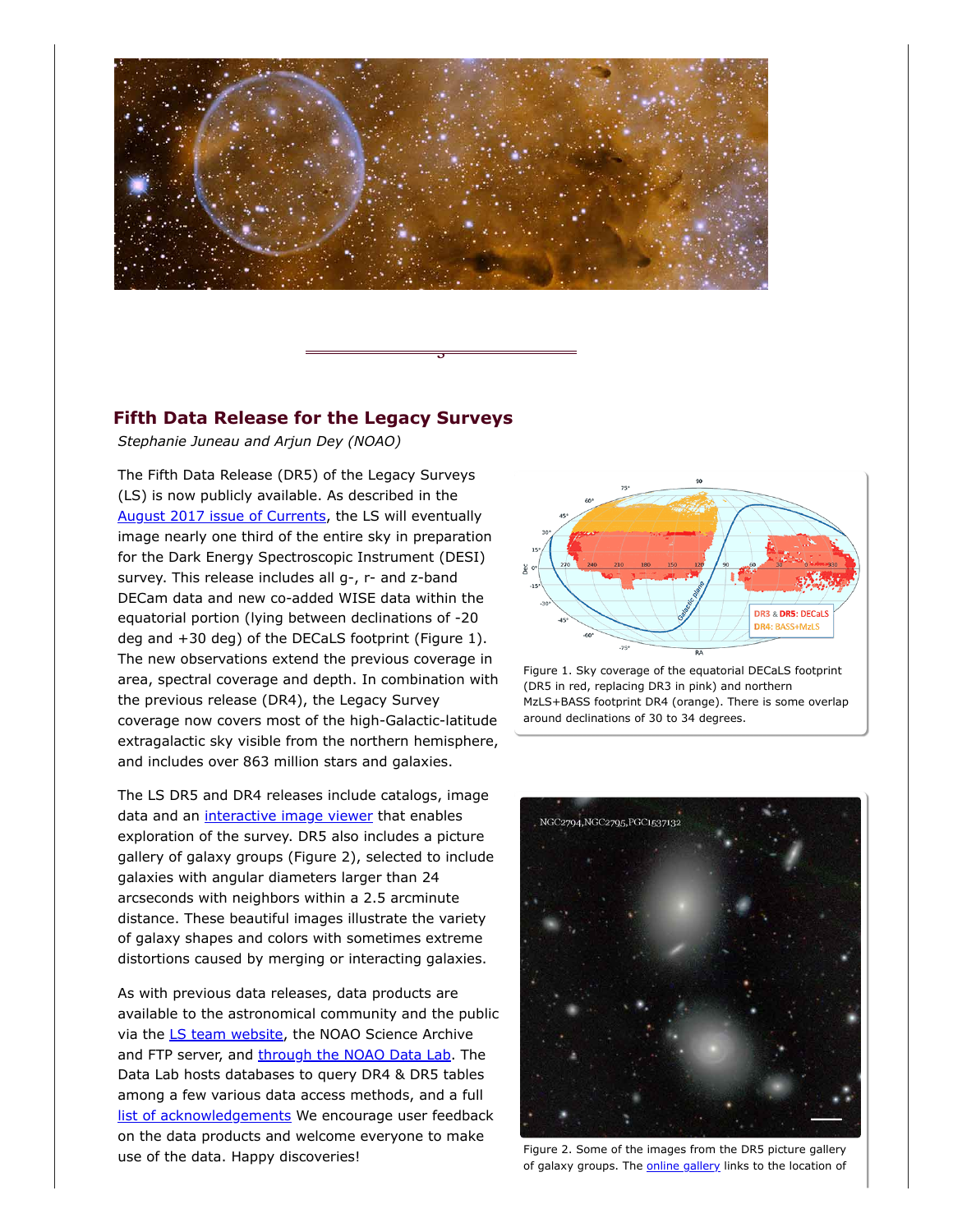each group on the Sky Viewer for interactive exploration. The horizontal white bar corresponds to 30 arcseconds on the sky. Hover your mouse over the image to pause the slideshow.

## **Pre-registration open for SnowPAC 2018: "Big Questions, Big Surveys, Big Data: Astronomy and Cosmology in the 2020s"** *Snowbird, Utah, 11-16 March 2018*

<span id="page-3-0"></span>§

<http://www.physics.utah.edu/snowpac/>

Pre-register at: <http://www.physics.utah.edu/snowpac/registration.html>

The 2018 Snowbird Workshop on Particle Astrophysics, Astronomy, and Cosmology (SnowPAC), co-sponsored by NOAO and the University of Utah, will be held at Snowbird Ski Resort **11-16 March 2018**.

SnowPAC 2018 will be a participatory workshop focused on survey-scale and data-intensive priorities in astronomy and cosmology for the 2020s, with the goal of producing outlines and roadmaps of science-driven community whitepapers for submission to the upcoming Decadal Survey and [Particle Physics Project Prioritization Panel](https://en.wikipedia.org/wiki/Particle_Physics_Project_Prioritization_Panel) (P5) processes.

Pre-registration is your opportunity to shape the agenda! For more information, and to sign up, please visit the above webpages.

<span id="page-3-1"></span>§



## **Registration open: "Shedding Light on the Dark Universe with Extremely Large Telescopes"** *University of California Los Angeles, 2-6 April 2018*

<https://conferences.pa.ucla.edu/dark-universe/index.html>

Early registration deadline: **30 November 2017** Regular registration deadline: **2 February 2018**

This will be the second installment of a three-part conference series aimed at gathering input from the dark matter and dark energy theory, phenomenology, and observational communities to optimize the operations and instrumentation at future extremely large 30-m class optical infrared telescopes. The conference aims to address the following questions: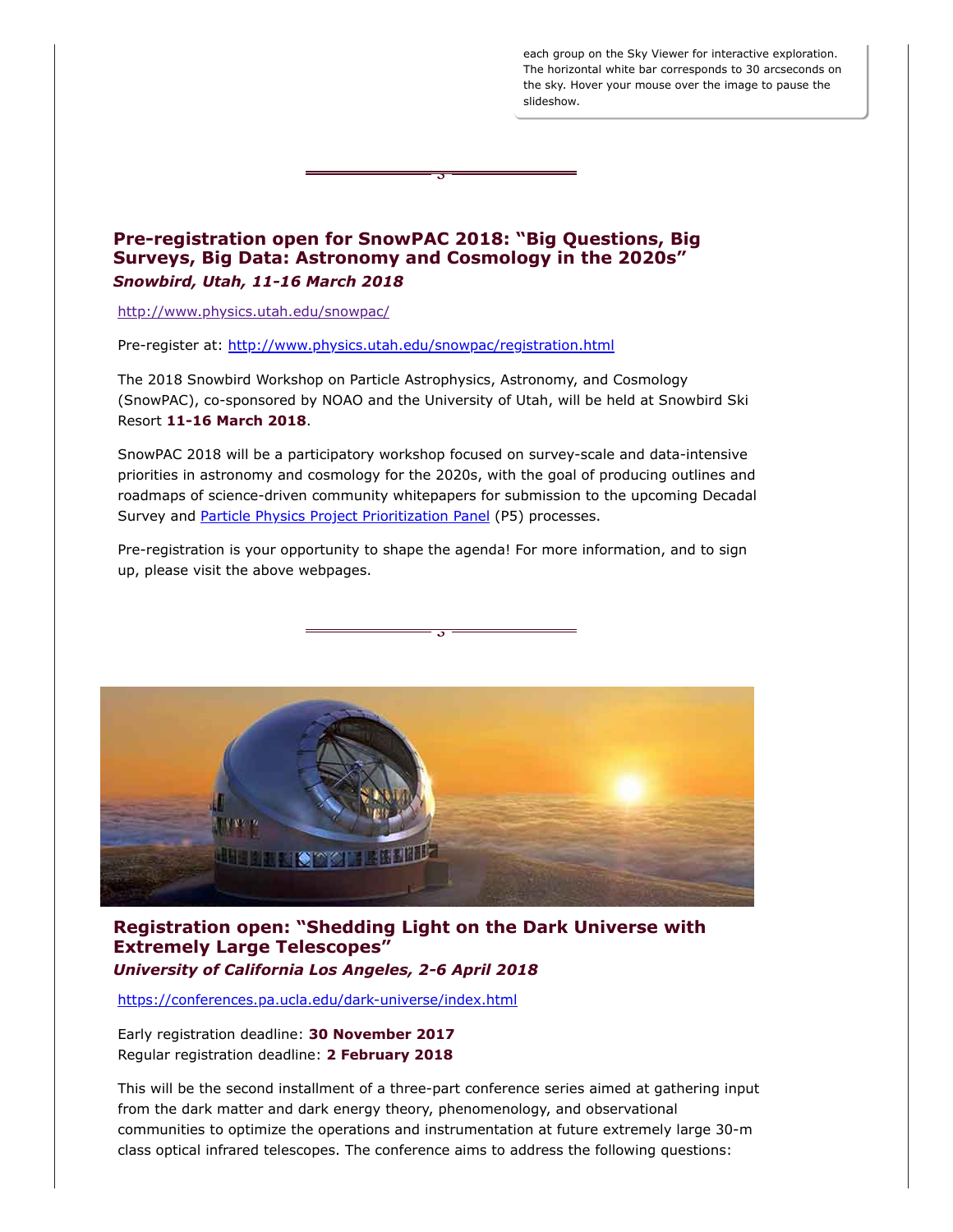- What are the most promising observations that will be enabled by giant telescopes? What capabilities are required?
- What are they key synergies between giant telescopes and other facilities? What are the areas and topics where a concerted effort will yield far superior results than the sum of all parts?
- What theoretical work is needed in preparation for first light? What are the limitations in our understanding that need to be overcome? What calculations are required in order to make testable predictions and interpret the results of future astronomical observations?

The first meeting of the series was held in Lanzhou China, and the third and final one will be held at ICTP Trieste Italy, 2-6 July 2018

<span id="page-4-0"></span>§



# **"Science and Evolution of Gemini Observatory"** *Fisherman's Wharf, San Francisco, 22-26 July 2018*

#### <http://www.gemini.edu/seg2018>

This meeting invites the Gemini community to review recent science highlights, identify needs in the context of Gemini's evolving capabilities, and develop strategies for the future.

Please visit the conference webpage for news and updates on the scientific program and invited speakers as they develop. Registration will open on **4 January 2018**, and the deadline for abstract submission is **15 May 2018**. To receive updates, please subscribe at: http://www.gemini.edu/seg2018#seg2018 signup.

<span id="page-4-1"></span>§

# **2020 Decadal Survey Community Input Invited**

Dear Colleague,

In preparation for the 2020 Decadal Survey of Astronomy and Astrophysics, NOAO invites community input regarding scientific opportunities for the coming decade in areas in which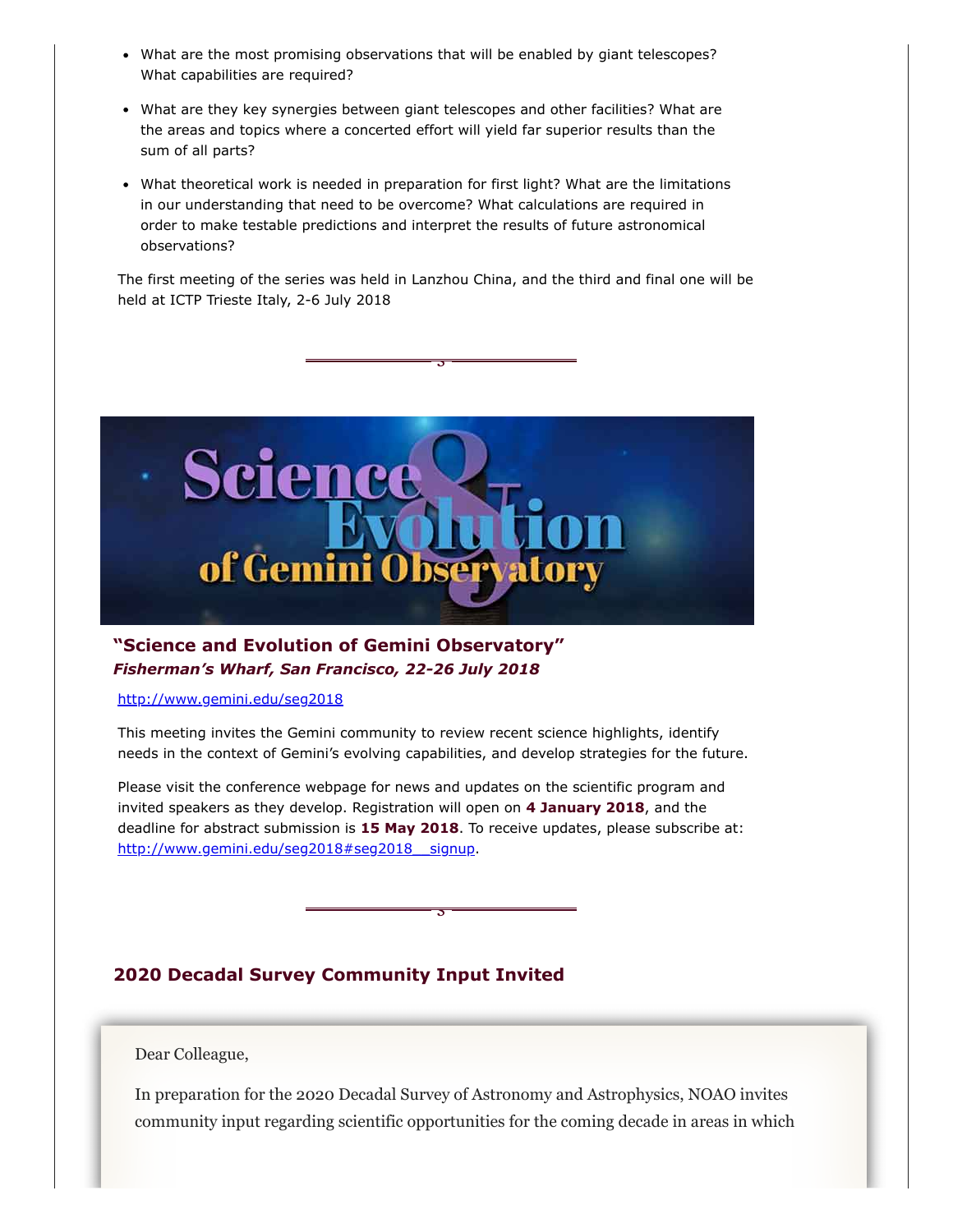NOAO can play a role in providing critical resources and/or areas that offer opportunities to strengthen the US ground-based OIR system.

We welcome a broad range of science ideas that motivate the need for resources such as:

- *Large science programs that use existing facilities at KPNO, CTIO, Gemini Observatory, and LSST*
- *Community access to observing time on non-NOAO facilities*
- *Community access to archival datasets not currently in the public domain*
- *Resources for the exploration and analysis of large datasets and the time domain*
- *New investigations and instrumentation at the mid-scale level (\$2M-\$100M)*
- *New observing facilities*
- *Other*

The scientific opportunities may build on the science and resources described in the recent studies "Optimizing the US [Ground-based](http://sites.nationalacademies.org/BPA/BPA_087934) OIR Astronomy System" (the Elmegreen report) and the report from [the Kavli Futures Symposium](https://www.noao.edu/meetings/lsst-oir-study/) "Maximizing Science in the Era of LSST: A Community-based Study of Needed OIR Capabilities", but they are by no means restricted to these. Concepts may include NOAO as a major or minor partner with universities and/or other federal agencies. To stimulate the flow of ideas, example items from the 2010 Decadal Survey and the above recent reports are listed below this letter.

To participate in this planning process, please visit our Decadal Survey [Planning](https://www.noao.edu/2020Decadal/) website where you can:

**Submit a brief white paper.** Upload a brief description (not more than 3 pages) in pdf format of your science concept and resource needs. Include a brief description of how your concept fits in with the NOAO [mission](https://www.noao.edu/about-noao-mission.php) and the NOAO [Strategic Plan](https://www.noao.edu/dir/strategic_plan/NOAO_Strategic_Plan2016.pdf).

**Contribute to the development of community-based white papers.** Suggest a white paper topic and/or contribute to topics suggested by others.

Input received by **20 November 2017** will be given full consideration in planning the agenda for the follow-on community workshop scheduled for **20-21 February 2018** in Tucson, where we will work toward an integrated development program that NOAO will present to the Decadal Survey committee. Please contact me [\(najita@noao.edu](mailto:najita@noao.edu)) with questions or suggestions. We look forward to hearing from you!

Sincerely, Joan Najita NOAO Chief Scientist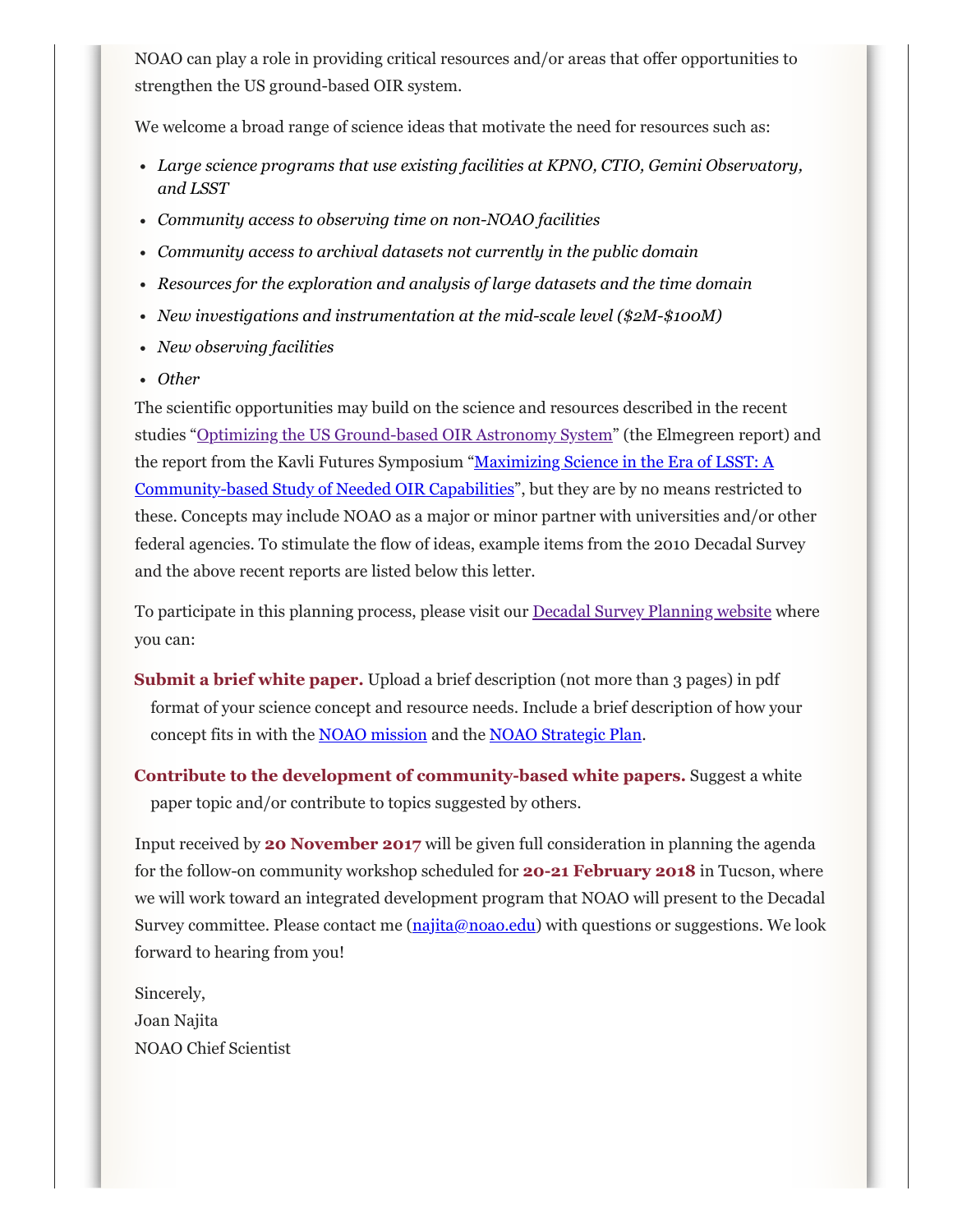

### **Examples from the Astro2010 Report**

- Advanced technologies and instrumentation development
- Data archiving programs
- Highly multiplexed spectroscopy for a big baryon oscillation spectroscopic survey
- Large Synoptic Survey Telescope
- New instrumentation for exoplanet initiatives
- Next generation adaptive optics systems
- Open observing time on existing facilities
- Participation in a Giant Segmented Mirror Telescope (GSMT)
- Telescope System Instrument Program

#### **Examples from "Maximizing Science in the Era of LSST"**

- Highly multiplexed, 8-m wide-field optical multi-object spectroscopic capability
- Broad wavelength coverage, moderate-resolution  $(R = 2000 \text{ or larger})$  OIR spectrograph on Gemini South
- Development and early deployment of an alert broker, scalable to LSST
- Support into the LSST era for existing high-priority capabilities (wide-field imaging, multi-color imaging, spectroscopy, AO-fed diffraction limited imaging)
- OIR system infrastructure developments that enable efficient follow-up programs
- Data exploration and analysis tools that work at the scale of LSST
- Training for scientists at all career levels in LSST-related analysis techniques and computing technologies

<span id="page-6-0"></span>§

### **Contact Us**

We welcome your input on this issue of *Currents*. Please contact us at [currents@noao.edu.](mailto:currents@noao.edu) We look forward to hearing from you!